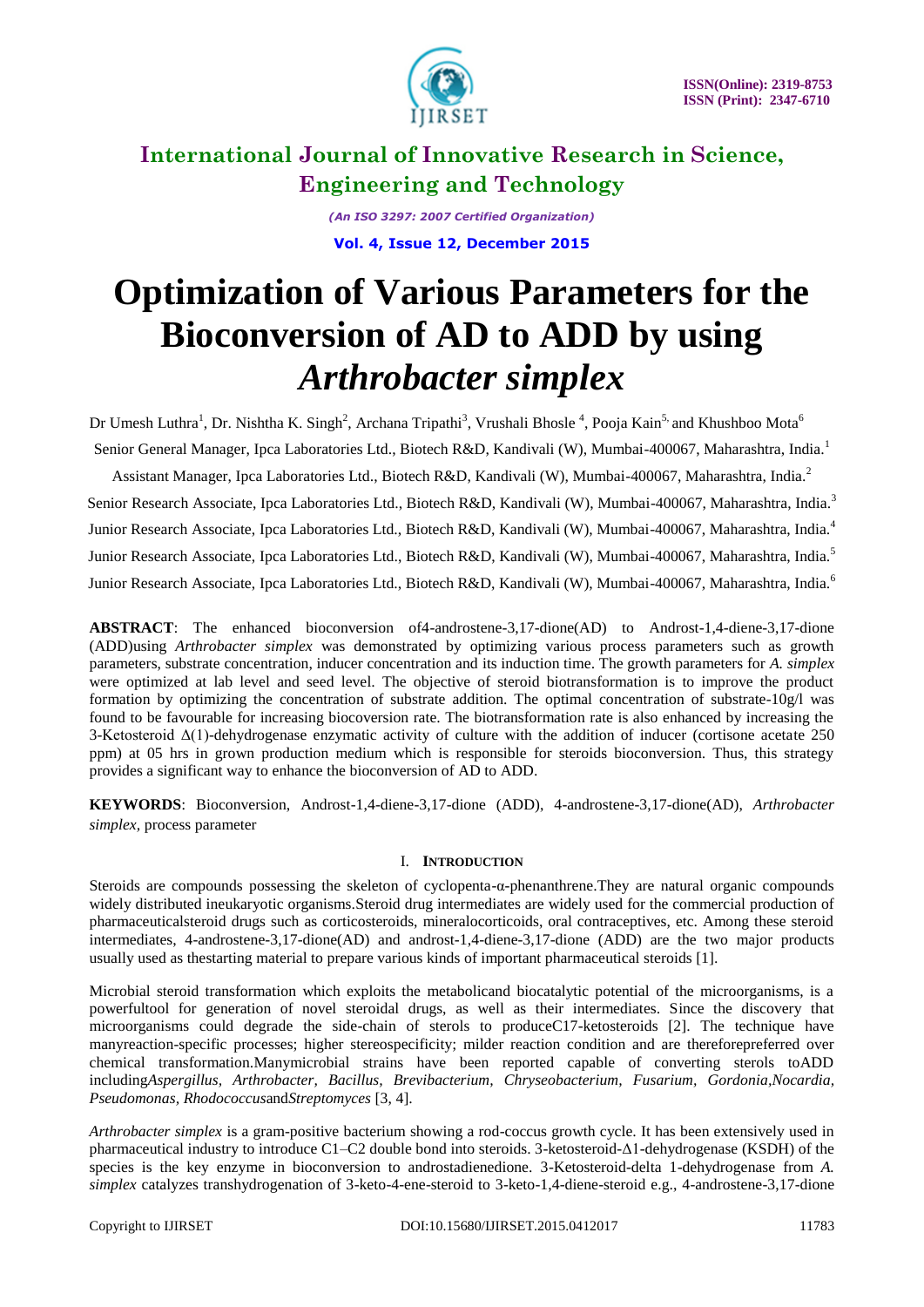

*(An ISO 3297: 2007 Certified Organization)*

### **Vol. 4, Issue 12, December 2015**

to 1,4-androstadiene-3,17-dione. This FAD-dependent enzymebelongs to the family of [oxidoreductases,](https://en.wikipedia.org/wiki/Oxidoreductase) specifically those acting on the CH-CH group of donor with other acceptors.The *A. simplex* cells are induced for steroid-1 dehydrogenase activity by the addition of a 1,2-saturated 3-keto-steroid compound such as cortisone acetate. Cortisone acetate is a [glucocorticoid,](http://www.rxlist.com/script/main/art.asp?articlekey=3609) a white to practically white, odorless, crystalline powder. The inducer can be added at any point during the growth cycle.

In several biotransformation processes, both substrates and products have poor aqueous solubility, thereby decreasing the transport rates to and from the cells, resulting in low yields of the products [5,6]. 4-androstene-3,17-dione (AD) is practically insoluble in water, soluble in solvents as alcohol, acetone or dioxane. Cyclodextrins have been widely known to increase the aqueous solubility of various lipophilic substrates. Cyclodextrins (CDs) are cyclic oligosaccharides with 6–8 glucopyranose units bonded by  $\alpha$ -1,4- linkage and have a structure that conveys a hydrophobic central cavity in the molecule [7]. Based on this molecular structure, cyclodextrin have been widely used to form host-guest complexes with hydrophobic compounds in their cavities. By inclusion with cyclodextrin, the hydrophobic compounds are encapsulated in this cavity. Hydroxypropyl-β-cyclodextrin (HP-β-CD) is one kind of chemically modified β-cyclodextrin derivate, which has higher water solubility and complexing ability than cyclodextrin, and has been widely added in medium to improve steroid biotransformation [8].

The present study is a novel approach thatdescribes the improved bioconversion of 4-androstene-3,17-dione(AD) to androst-1,4-diene-3,17-dione (ADD)using*A. simplex*, a key intermediate for the production of steroidal drugs and hormones. In the present study, the various parameters were studied like growth parameters, inducer concentration and its induction time, substrate concentration was studied.

### II. **MATERIAL AND METHODS**

### **Microorganism:**

In this study, *A. simplex*ATCC 6946 was used for the conversion of AD to ADD. The culture was maintained on Nutrient Agar media at  $4^{\circ}$ C.

### **Bioconversion using** *A. simplex* **ATCC 6946**

### **Growth in lab media and seed media:**

The culture was used to inoculate in lab media (50 ml media in 250ml Enrelmeyer flasks) containing Dipotassium hydrogen phosphate- 4.0 g/l, Potassium dihydrogen phosphate- 2.0 g/l, Magnesium sulphate- 0.50 g/l, Yeast extract-6.0 g/l, Soya peptone- 6.0 g/l, Dextrose- 20 g/l and pH- 7.0. The culture was incubated in orbital shaking incubator at  $30^{\circ}$ C and 240rpm.

The seed media was prepared in 250ml Enrelmeyer flask (Dipotassium hydrogen phosphate- 4.0 g/l, Potassium dihydrogen phosphate- 2.0 g/l, Magnesium sulphate- 0.50 g/l, Yeast extract- 6.0 g/l, Soya peptone- 6.0 g/l, Dextrose-20 g/l and pH- 7.0).05% grown lab was used to inoculate seed flask. Incubation was done in orbital shaking incubator at  $30^{\circ}$ C and 240rpm for overnight. pH and OD<sup>600nm</sup> were taken at every 2 hrs interval to know the growth profile or curve of lab and seed culture.

#### **Growth of** *A. simplex* **in production media:**

The production media (50ml in 250ml Erlenmeyer flask) containing Dipotassium hydrogen phosphate- 2.5 g/l, Potassium dihydrogen phosphate- 0.6 g/l, Magnesium sulphate- 0.5 g/l, Yeast extract- 10 g/l, Soya peptone- 10 g/l, Dextrose- 20 g/l and pH 7.0 was inoculated with grown seed culture and incubated at  $30^{\circ}$ C and 180rpm in orbital shaking incubator for 24hrs.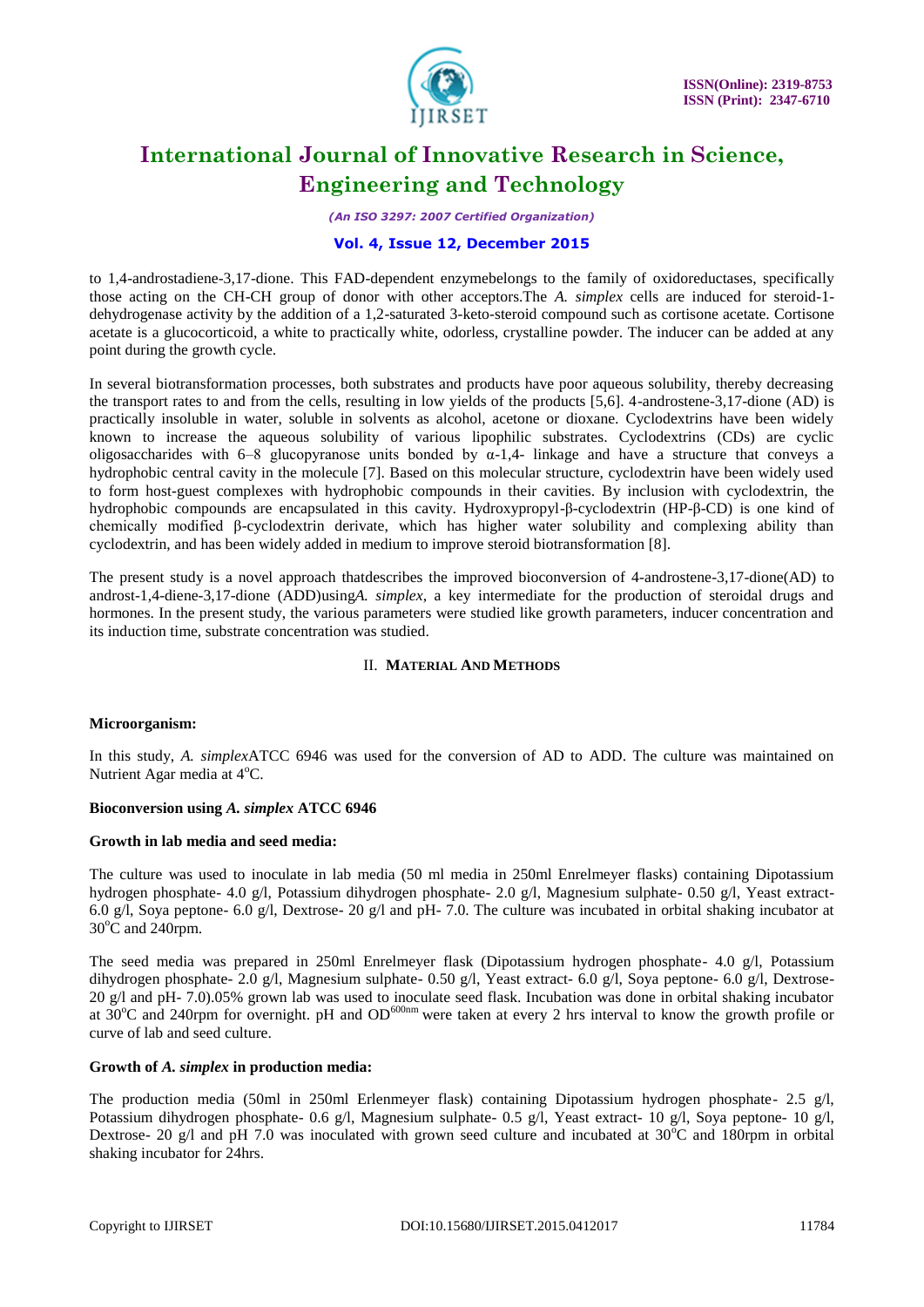

*(An ISO 3297: 2007 Certified Organization)*

### **Vol. 4, Issue 12, December 2015**

#### **Bioconversion of AD to ADD:**

The production media was inoculated with 20 hrs mature seed culture and incubated in orbital shaking incubator at 30<sup>o</sup>C and 180rpm for 20hrs. Induction of cortisone acetate was done at 5 hrs. in production culture. Cells of grown production broth were pellet down by centrifugation at 5000rpm. The cell mass were collected and incorporated in buffer solution, then loaded with substrate buffer .

#### **Estimation of Bioconversion by HPLC method:**

Androst-1,4-diene-3,17-dione (ADD) produced in the culture broth was determined by HPLC. The culture broth of 2.5 gm was taken in 25 mlvolumetric flask with 10 ml methanol and sonicated for20 minutes.The extract was filtered and diluted with methanol and injected in the system. The HPLC(Waters 2496) having C-18 column (Betasil) was used for the estimation of ADD at 238nm. Themobile phase was composed ofWater:Acetonitrile, the flow rate was 0.8 ml/min and column temperature at30°C. Concentration of ADD was calculated by comparison ofpeak areas with the standardADD and subsequently ADDactivitywas calculated.

#### **Enhancement of bioconversion for ADD:**

Following parameters were selected to maximize the bioconversion for the production of ADD.

#### **A: Impact of Inducer on growth profile:**

Induction of cortisone acetate was done in production culture. Cortisone acetate play the role of inducer. It induces the enzyme 3-Ketosteroid Δ(1)-dehydrogenases**,** responsible for conversion of AD to ADD**.** The enzyme catalyzed the conversion of several 3-keto-steroids. To know the impact of inducer, 2 set of experiments were designed (Table 1). To obtain the data, growth parameters were analyzed at every 2 hrs interval.

|  |  |  |  | <b>Table 1: 2 Set of Experiments</b> |
|--|--|--|--|--------------------------------------|
|--|--|--|--|--------------------------------------|

| <b>Experiment</b> | <b>Inducer</b> |
|-------------------|----------------|
|                   |                |
|                   |                |

#### **B: Impact of Induction of different interval:**

The cells of *A. simplex* wereinduced for enzyme steroid-1-dehydrogenase activity by the addition of cortisone acetate (1,2-saturated 3-keto-steroid compound). After knowing the impact of inducer, it is necessary to know the induction time of of cortisone acetate in production culture. 4 sets of experiments were planned to target the age of 3hrs., 4hrs, 5hrs. and 6hrs. respectively to feed the inducer for the betterment of bioconversion.

#### **C: Impact of Inducer with different Concentration:**

On the basis of above knowledge, it is important to focus on the concentration of inducer to be fed. The concentration of cortisone acetate was 50 ppm to 500 ppm *viz.* 50, 100, 150, 200, 250, 300, 350, 400, 450 and 500ppm respectively. The feeding was done at 5 hrs of production culture. The experiment was repeated in triplicate.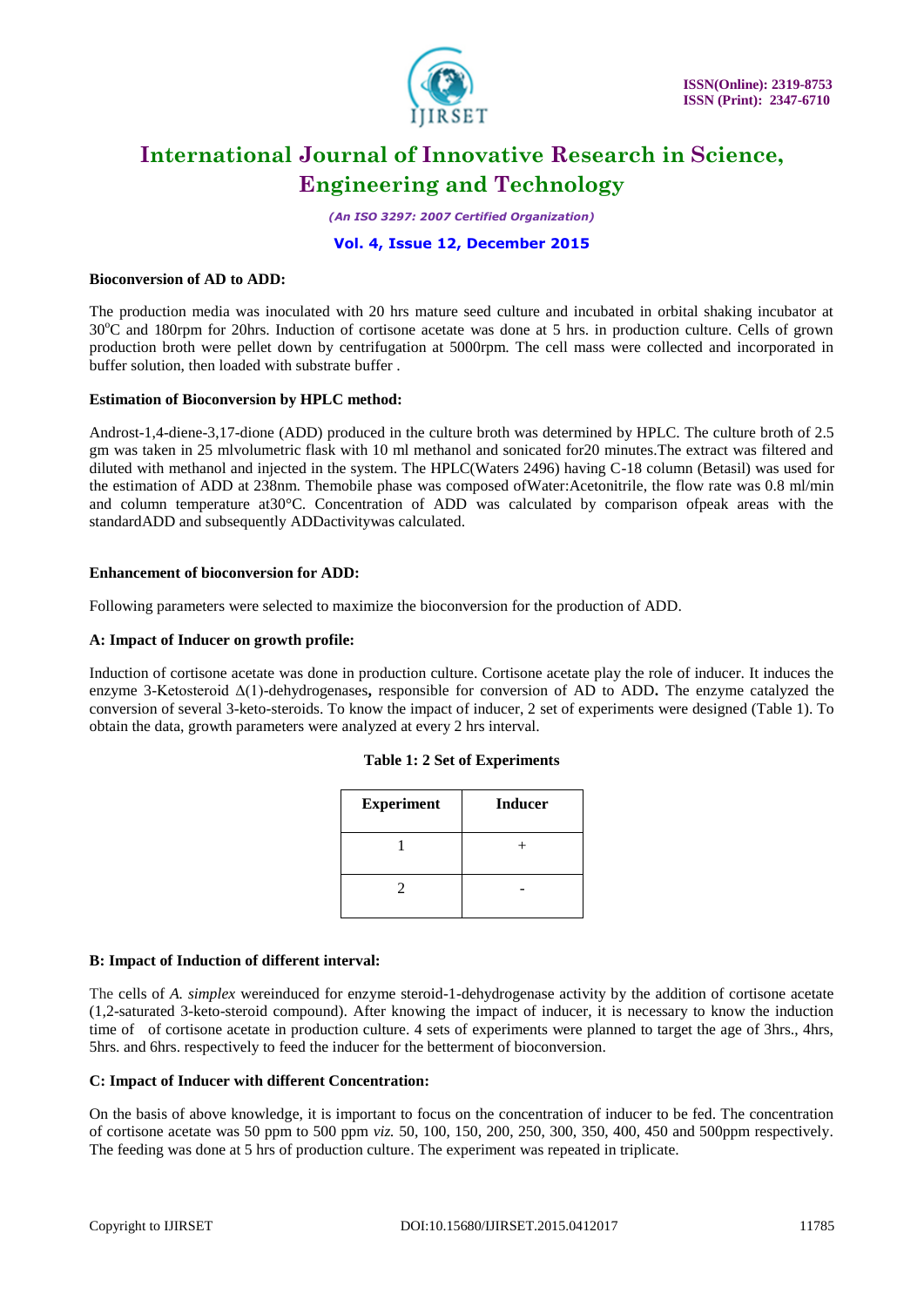

*(An ISO 3297: 2007 Certified Organization)*

#### **Vol. 4, Issue 12, December 2015**

#### **D:Variation in Substrate concentration:**

It is required to investigate the impact of increasing the AD concentration on bioconversion. To maximize the production of ADD, substrate concentration was increased from 10-20g/l i.e., 10, 15, 20 and 25g/l respectively. The cyclodextrin was dissolved in distilled water at 70°C for an hour. Substrate was added gradually in saturated cyclodextrin solution with continuous agitation till thecomplete homogenization before sterilization.

#### **Incorporation of cells in Buffer Solution and addition of substrate for conversion:**

The grown production broth was pellet down by centrifugation at 5000rpm. The collected cell mass was incorporated in buffer solution (Di-sodium hydrogen phosphate- 3.0g/l, Sodium di-hydrogen phosphate- 0.1g/l) and the flasks were allowed to shake for homogenous distribution of cells in this solution. After uniform distribution of cells, substrate (slurry) was added. The flasks were incubated in shaker at  $26^{\circ}$ C and 180rpm for the bioconversion of AD to ADD.

#### III. **RESULT AND DISCUSSION**

Enrichment of culture is most important. It is necessary to provide carbon sources, nitrogen sources, minerals, salts for osmotic balance of culture and required water for enrichment. In lab media, the culture is enriched with required nutrients. To increase the purity of culture and minimize the toxicity of the medium, cells are nourished in lab media. After activation of culture, it is important to increase the inoculum size for the fermentation process. The lab culture was then activated in seed medium. Seed medium is required for the increment of inoculum size and minimize the lethal effect of cells.

pH and OD was taken at every 2 hrs. interval to know the concentration of cells in medium.



**Fig.1: Growth curve for (a) lab and (b) seed culture.**

Fig. 1 illustrated the optimum age for lab (a) and seed (b) culture was 20 hrs with. The optimized pH 7.17 and OD 2.709 for lab culture and pH 7.28 and OD 2.961 at 20 hrs seed inoculum. pH was in down trend or acidic and concentration of cells were stable or constant at this age.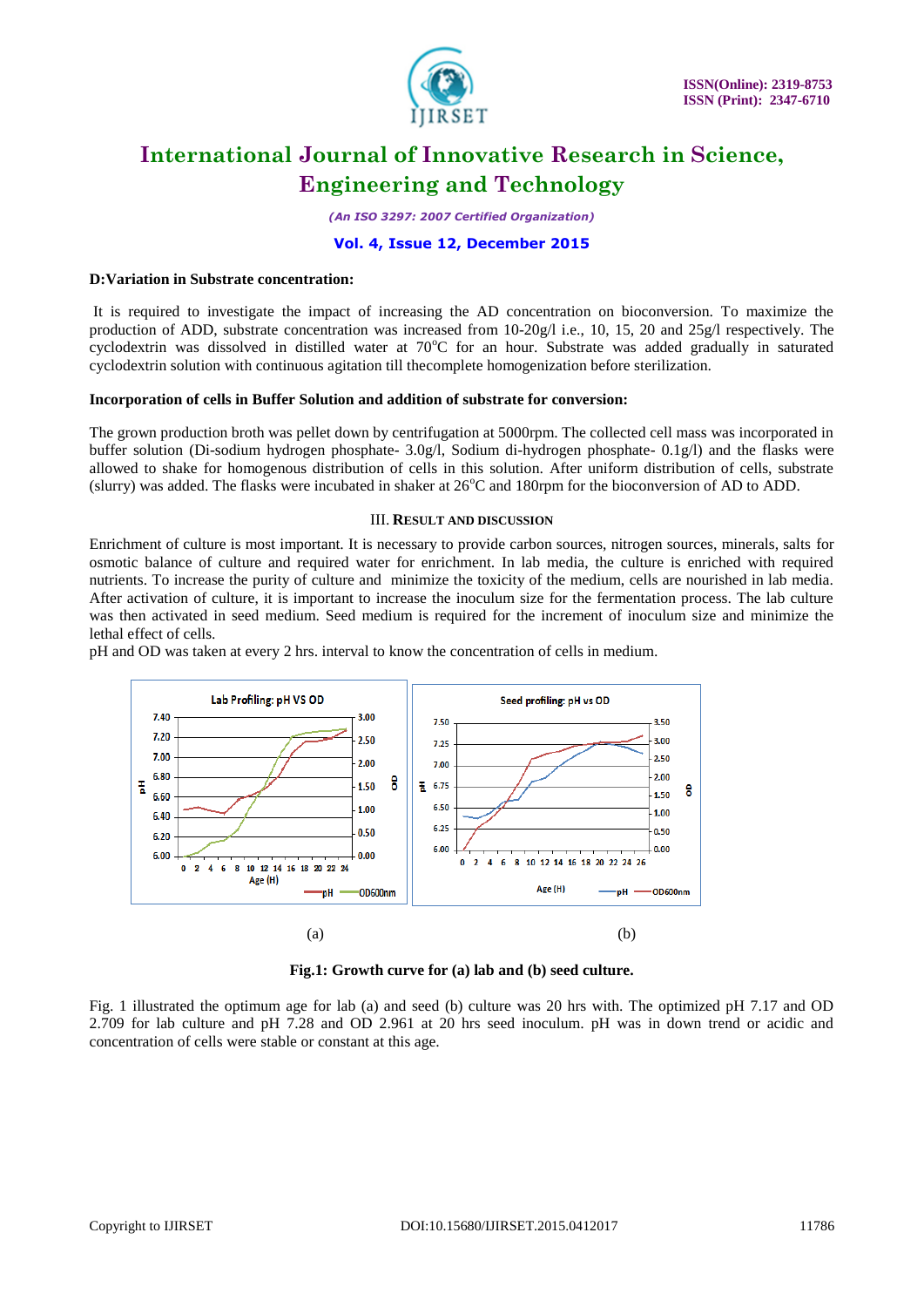

*(An ISO 3297: 2007 Certified Organization)*

### **Vol. 4, Issue 12, December 2015**



#### **Fig.2: Impact of Inducer on growth**

Fig. 2 is demonstrated that cell density is increased by the induction of cortisone acetate. Cortisone acetate play the role to enhance the enzymatic activity of of the culture which is directly correlated with the concentration of cells. This enzyme catalyzes transhydrogenation of 3-keto-4-ene-steroid to 3-keto-1,4-diene-steroid.

| Age of production<br>culture (hr) | % bioconversion |
|-----------------------------------|-----------------|
| 3                                 | 20.17           |
|                                   | 29.26           |
| 5                                 | 33.33           |
|                                   | 24.76           |

**Table 2: Age for induction of inducer**

Maximum bioconversion of ADD was observed by induction of cortisone acetate at 5 hrs in production culture (Table 2). The enzyme activity was increased by inducing of cortisone acetate at 5 hrs.After this age the effect of enzymatic activity was less. However, the early feeding of cortisone acetate in the production culture was not induces the dehydrogenase activity of enzyme as per the requirement for the steroid metabolism.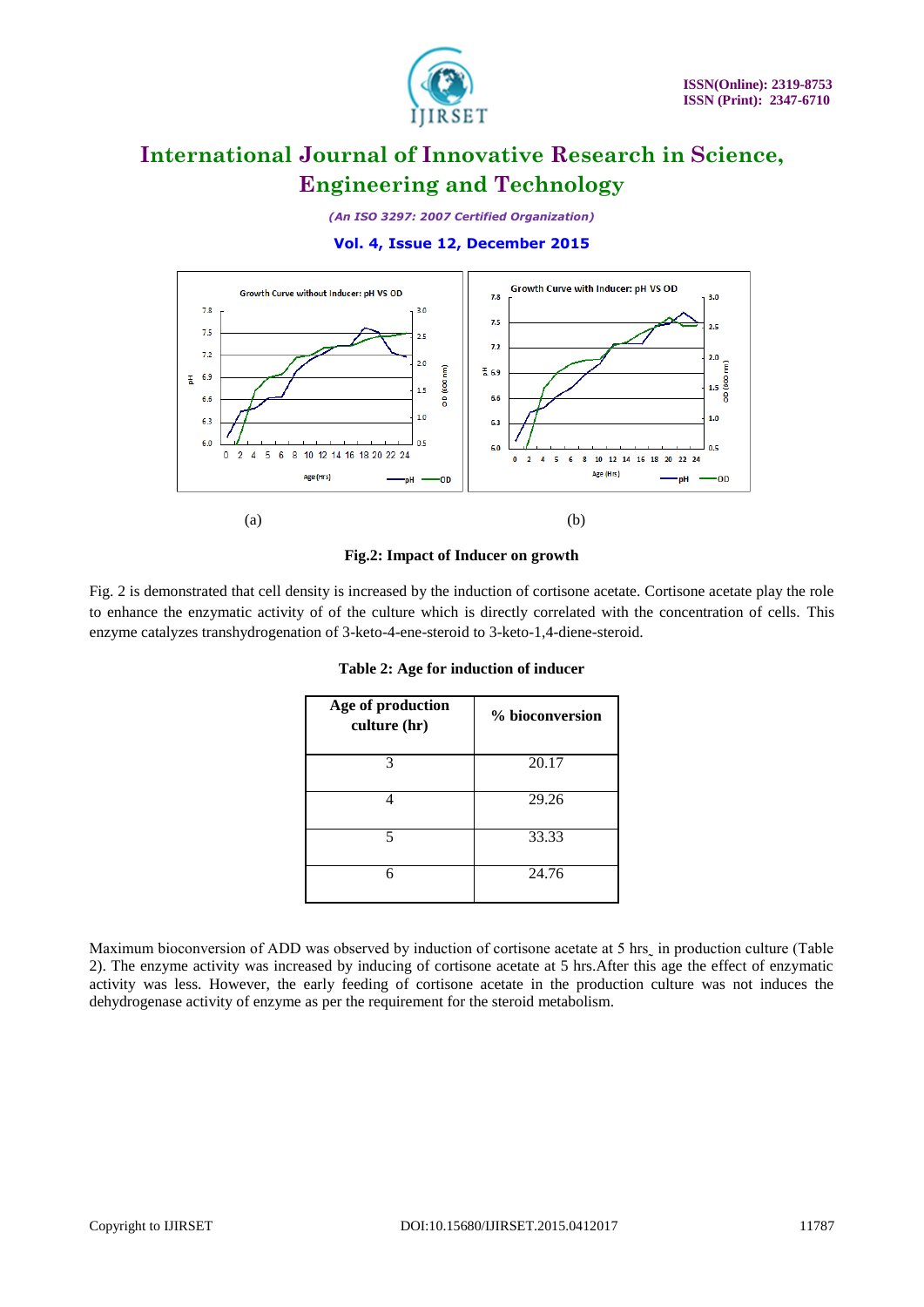

*(An ISO 3297: 2007 Certified Organization)*

**Vol. 4, Issue 12, December 2015**

### **Table 3: Concentration of inducer**

| <b>Inducer concentration</b><br>(ppm) | % bioconversion |
|---------------------------------------|-----------------|
| $\overline{50}$                       | 29.13           |
| 100                                   | 34.62           |
| 150                                   | 38.99           |
| 200                                   | 42.68           |
| 250                                   | 50.99           |
| 300                                   | 46.69           |
| 350                                   | 42.11           |
| 400                                   | 31.72           |
| 450                                   | 25.21           |
| 500                                   | 12.82           |

Table 3 menifests that the maximum bioconversion *i.e.*, -50% was observed by feeding of 250 ppm cortisone acetate. The bioconversion rate is enhanced by increasing the enzymatic activity of culture. The enzyme production ability of the culture is insufficient to excrete the overproduction of 3-Ketosteroid  $\Delta(1)$ -dehydrogenase. Overproduction of the enzyme, 3-Ketosteroid  $\Delta(1)$ -dehydrogenase, is necessary for the betterment of bioconversion. The toxicity in the medium was increased by increasing the concentration of inducer.

| Table 4: Effect of substrate concentration |  |  |
|--------------------------------------------|--|--|
|--------------------------------------------|--|--|

| <b>Substrate</b><br>concentration (g/l) | <b>ADD</b> formation | % bioconversion |
|-----------------------------------------|----------------------|-----------------|
| 10                                      | 8.12                 | 81.20           |
| 15                                      | 10.68                | 71.20           |
| 20                                      | 13.24                | 66.20           |
| 25                                      | 14.22                | 56.88           |

Table 4 showed that ~80% bioconversion was observed by loading 10g/l AD. Steroid bioconversion have been reported to be affected by substrate inhibition [10]. The objective of steroid bioconversion is to enhance the product formation with high substrate addition. It is clearly visualized (Table 4) that the product accumulation was not accelerated with